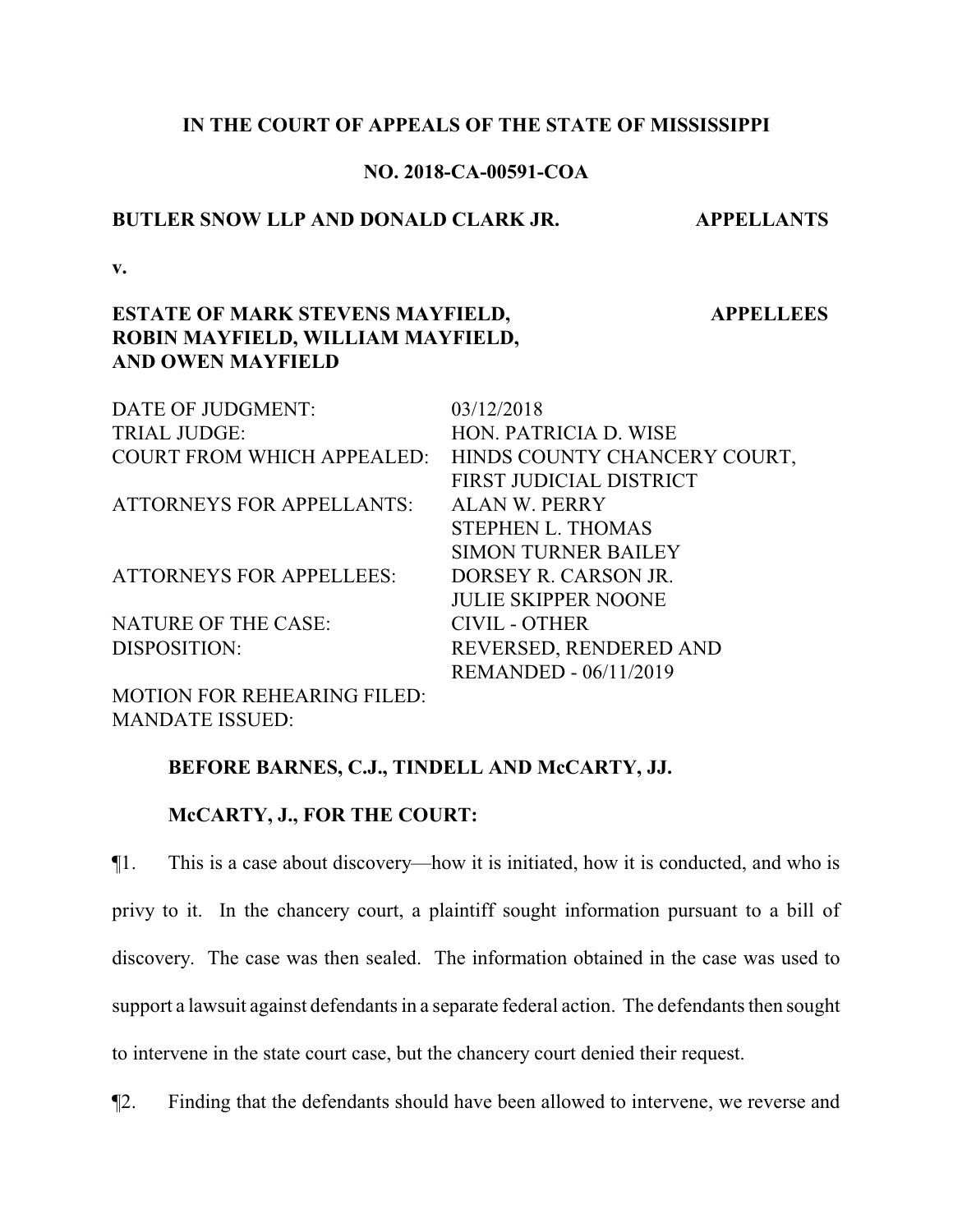render. We likewise reverse and render the decision to seal the case, because it was not done in accord with recent Mississippi Supreme Court precedent to conduct a balancing test, and there is nothing in this record warranting a seal.

#### **BACKGROUND**

¶3. A federal district court has provided a detailed examination of the facts giving rise to this appeal. *See Mayfield v. Butler Snow LLP*, 341 F. Supp. 3d 664, 666 (S.D. Miss. 2018). It began during the 2014 Senate race between then-incumbent and the late United States Senator Thad Cochran, and a challenger, State Senator Chris McDaniel. Certain supporters of Senator McDaniel, not directly affiliated with his campaign, were convinced that Senator Cochran was straying from his marriage of many years to Mrs. Rose Cochran. The supporters developed a plan to "out" Senator Cochran for having an affair. This plan would be supported by "exposing" that Mrs. Cochran was incapacitated and bedridden in a private care home located in Madison, Mississippi.

¶4. Individuals gained access to Mrs. Cochran's room in the private care home. They took a video of her and later posted it on YouTube. The video ignited a fire, although not in the way that the devisers of the plan had hoped. The video, and those who were believed to have recorded it or aided in its recording, were reported to various law enforcement agencies in Madison County. Counsel for Senator Cochran, the Butler Snow law firm, "told the Mayor of the City of Madison, Mary Hawkins-Butler, that the incident should be treated criminally, as it was a possible case of exploitation of a vulnerable adult." *Id.* at 667.

¶5. Law enforcement began to investigate, and ultimately arrested four different suspects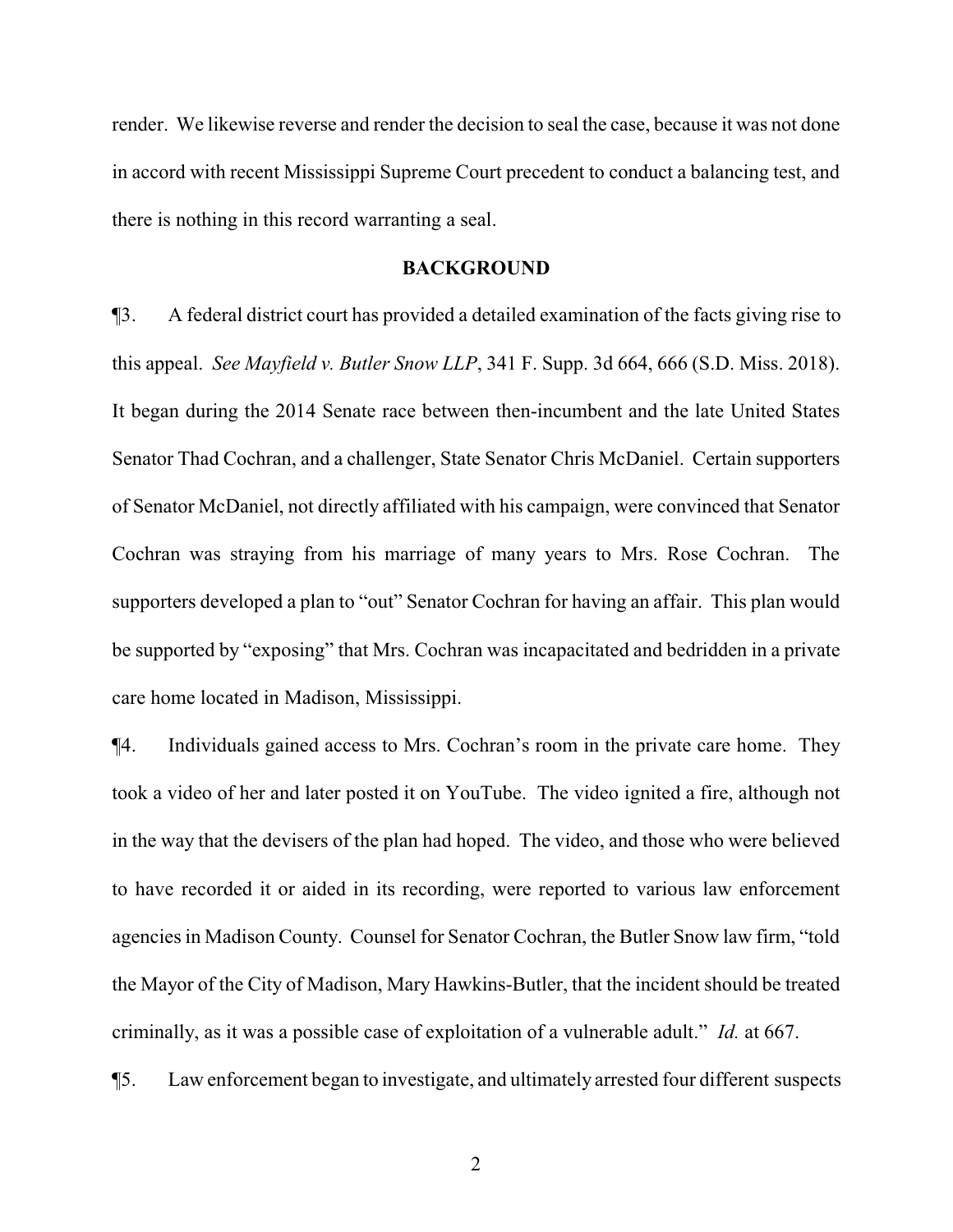for a variety of crimes, including burglary and conspiracy. One of the persons arrested was attorney Mark Mayfield. The police executed search warrants on his home and office, and afterward the lawyer lost at least one major client. A little over a month later, he committed suicide.

¶6. His family retained lawyers to investigate whether they had claims against Butler Snow, among others. The family's counsel used a tool of investigation called a bill of discovery to seek information about what had happened leading up to the arrest of the men. The family filed two bills of discovery—one in the Hinds County Chancery Court and one in the Madison County Chancery Court.

¶7. During oral argument, counsel for Mayfield's family described the receipt of massive amounts of information from the bill of discovery. Several thousand pages of documents were received in response to subpoenas duces tecum issued under the bill of discovery, and multiple depositions were taken, including those of minors.

¶8. Counsel then used this data as a basis for a lawsuit against Butler Snow, a partner at the law firm, the mayor of Madison, various law enforcement personnel, and others. *Id.* at 668. The theory of liability against Butler Snow was that it should not have reported the video to law enforcement because there was not probable cause to suspect a crime had been committed. *Id.* at 669.

¶9. Once the federal suit was filed, Butler Snow learned about the two bills of discovery that had been used to dig up information. The proceeding in Hinds County Chancery Court had previously been sealed after motion by counsel for the family. The family asserted that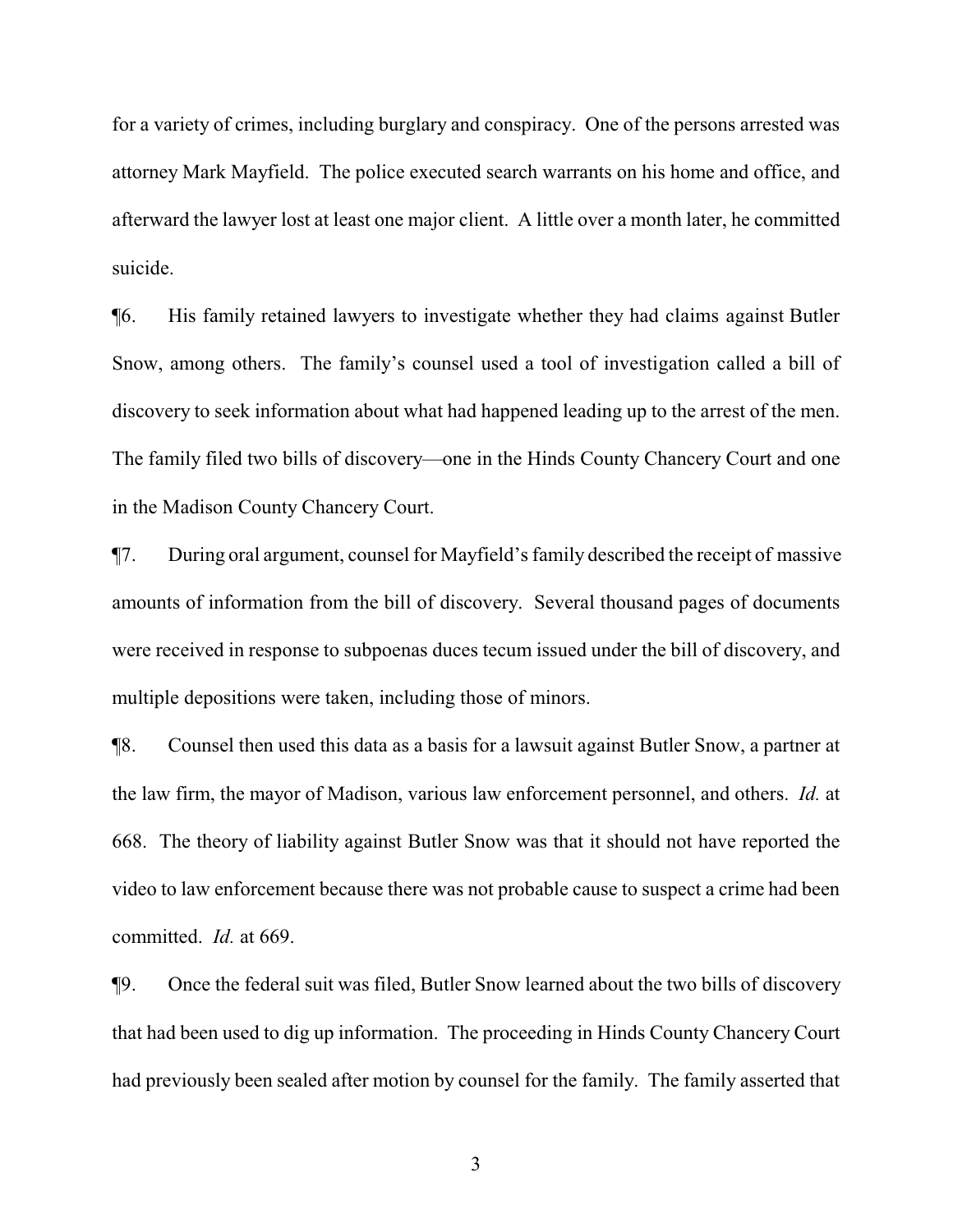"[g]iven the underlying matters' sensitivity in that they involve political campaigns, a suicide, criminal prosecutions, and may involve pleadings referring to current or former elected officials," the case should be sealed, in order to "protect the integrity of the case from attention and media coverage that might hamper the investigation." The chancery court granted the motion and sealed the case to "protect[] from public dissemination" all that had happened.

¶10. The firm sought to intervene in the Hinds County Chancery Court proceeding and to have the case unsealed. The chancery court denied both requests. As to the request for intervention, the chancery court ruled that "because Butler Snow and [its partner] were not parties to the case, they shall not be heard on the Motion to Intervene and to Unseal Court Record."

¶11. Subsequently, the federal district court dismissed every claim asserted against Butler Snow and its partner. *Id.* at 670-71. "The bottom line is that [the partner] and Butler Snow had probable cause to believe that a crime had been committed," the district court held, and as a result "[t]hey are not liable for their report to the Madison Police Department." *Id.* at 671.

¶12. Seeking to determine what exactly had been obtained under the sealed bill of discovery, Butler Snow appealed the chancery court's rulings.

## **DISCUSSION**

### **I. The appeal is not moot.**

¶13. As an initial matter, the Court must first determine if it has a dispute before it.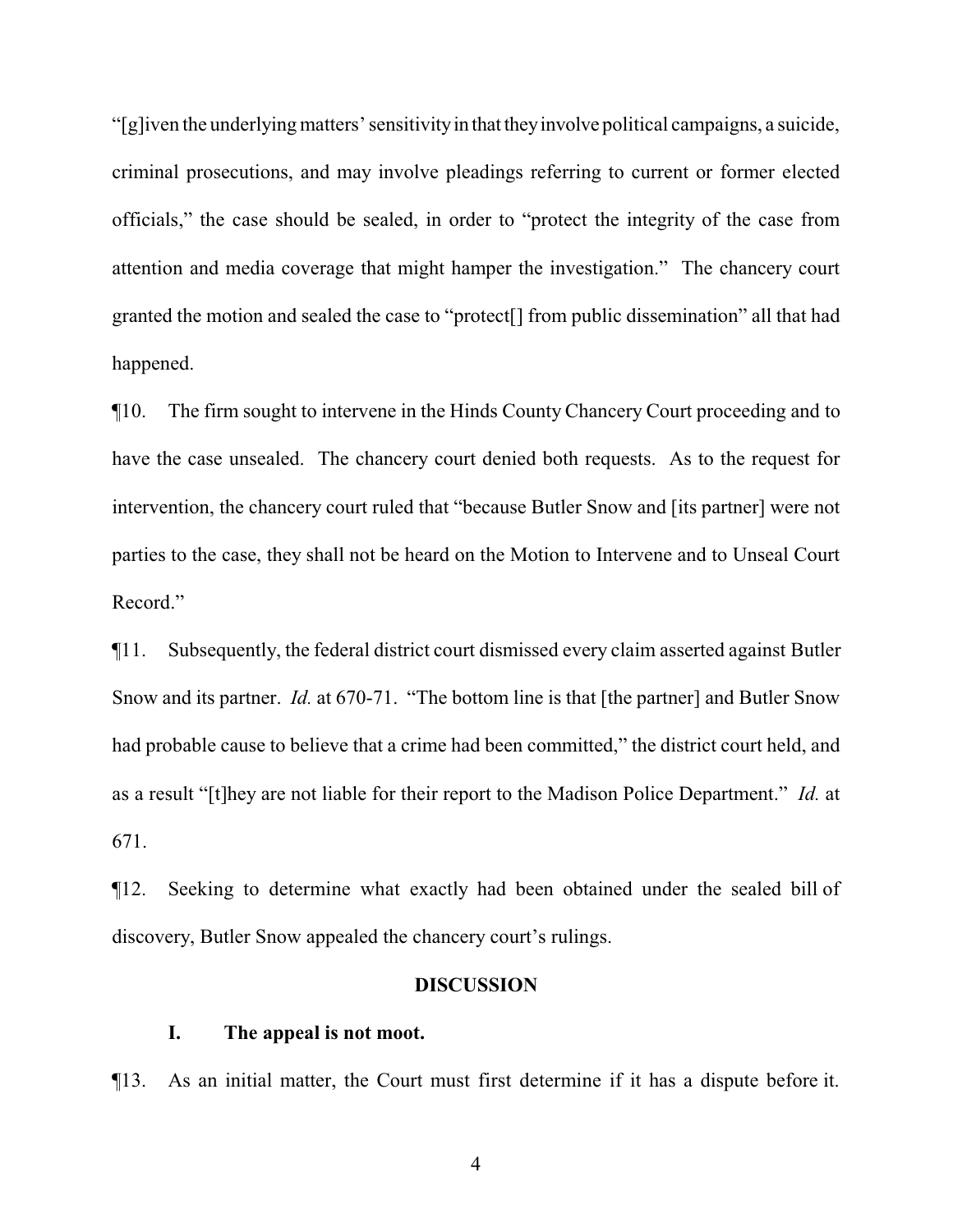Without a live controversy, an appeal will be dismissed as moot. *Gartrell v. Gartrell*, 936 So. 2d 915, 916 (¶7) (Miss. 2006).

¶14. During the briefing of this case, the Mayfield family argued that the appeal was moot because the Butler Snow defendants had been dismissed from the federal lawsuit. Although Butler Snow and its partner were dismissed from the lawsuit, not all parties were dismissed. Under this scenario the case is still in controversy because the district court's ruling can be "modified or rescinded at any time before final judgment [is] entered," and under the Federal Rules "a district court retains jurisdiction over a case after a decision which is merely interlocutory and thus can reexamine its initial decision until final judgment[.]" *Braswell v. Invacare Corp*., 760 F. Supp. 2d 679, 682 (S.D. Miss. 2010). Furthermore, during oral argument, counsel for the Mayfield family was emphatic that they would appeal the district court's ruling to the Fifth Circuit Court of Appeals.

¶15. As a result, there remains a live controversy between the parties, and so the case is not moot. *See also Morgan v. XLK Int'l LLC*, 255 So. 3d 1271, 1277 (¶22) (Miss. 2018) (holding that a dispute over the sealing or unsealing of a matter provided sufficient controversy to defeat the doctrine of mootness).

#### **II. The law firm is a proper intervener.**

¶16. Our Rules of Civil Procedure allow intervention both as a matter of right and in those instances when a trial court might grant permission. M.R.C.P. 24(a)-(b). The language of the Rule is broad: "Upon timely application, *anyone* shall be permitted to intervene in an action" as a matter of right, given certain conditions. M.R.C.P. 24(a) (emphasis added).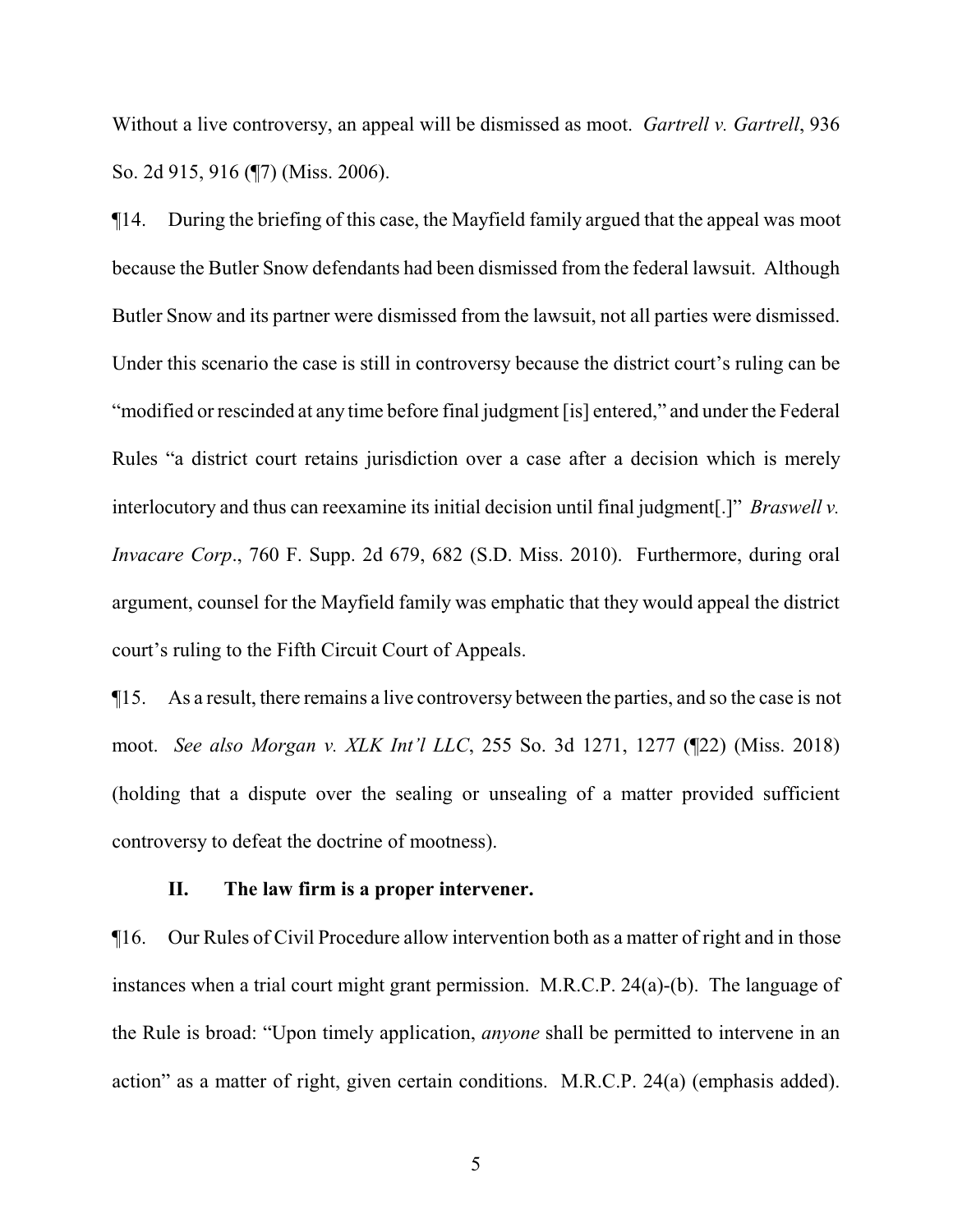First, "when a statute confers an unconditional right to intervene," and second, "when the applicant claims an interest relating to the property or transaction which is the subject of the action and he is so situated that the disposition of the action may as a practical matter impair or impede his ability to protect that interest, unless the applicant's interest is adequately represented by existing parties." *Id.*

¶17. As to permissive intervention, the Rule again states that "*anyone* may be permitted to intervene in an action . . . when a statute confers a conditional right to intervene," or in a situation "when an applicant's claim or defense and the main action have a question of law or fact in common." M.R.C.P. 24(b) (emphasis added).

¶18. The two subsections of the Rule have different standards of review; by its nature intervention as a matter of right is a legal question, and permissive intervention requires the insight of a trial court. Accordingly, "permissive intervention receives an abuse-of-discretion review . . . ." *Kinney v. S. Miss. Planning & Dev. Dist. Inc*., 202 So. 3d 187, 196 (¶25) (Miss. 2016). "However, intervention of right receives a de novo review because the Court is reviewing a question of law." *Id*.

¶19. Butler Snow urges that it can travel either path toward intervention, although it does not claim that a statute allows an unconditional or conditional right to intervene. Instead, it argues that it has an interest in the discovery, and that no existing party can adequately represent it.

¶20. The action at hand is a bill of discovery, which "is an original action that may be pursued when there is no other remedy . . . ." *Kuljis v. Winn-Dixie Montgomery LLC*, 214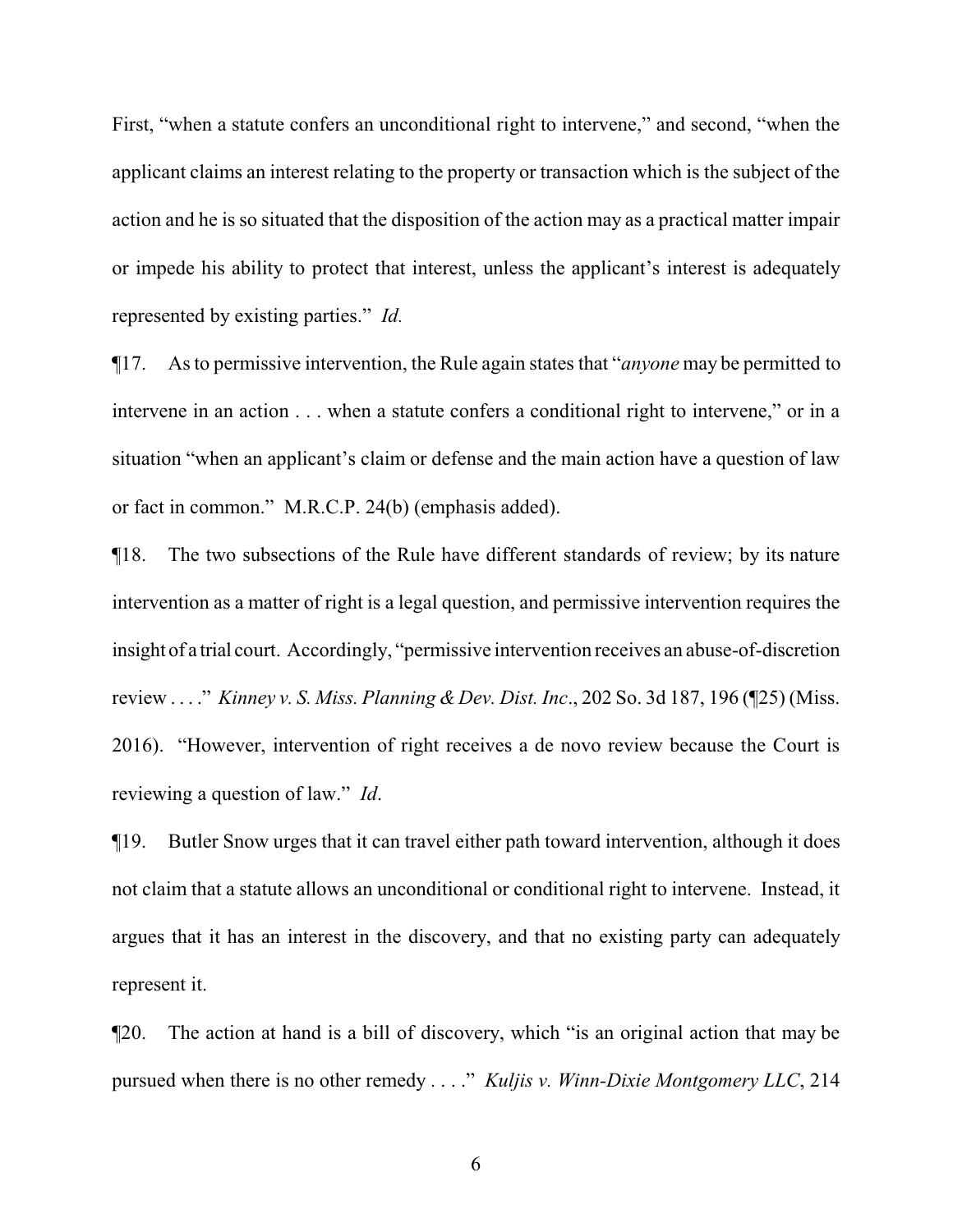So. 3d 283, 285 (¶5) (Miss. 2017). "The bill of discovery is a viable equitable action and remedy in chancery court" but cannot be used in certain situations, such as a precursor to a personal injury suit where the discovery could be obtained in the suit itself. *Id.* at (¶4). Although the bill of discovery initiates a lawsuit, it does not seek damages like a complaint in circuit court; nor does it seek equitable relief, like a request for an injunction in chancery court. The cause of action for a bill of discovery seeks only information.

¶21. Although common law and the pre-Rules era had looser standards for gathering data, for decades now our Rules ofCivil Procedure have governed discovery. As Mississippi Civil Rule of Procedure 1 reminds us, "These rules govern procedure in the circuit courts, *chancery courts*, and county courts in *all* suits of a civil nature, *whether cognizable as cases at law or in equity* . . . ." (Emphases added). Therefore the Rules explicitly apply to causes of action for a bill of discovery, as they do to all civil causes of action.

¶22. The Supreme Court has broken Rule 24 down into a set of four factors which must be met. The party seeking intervention must show that (1) it made a "timely application," (2) it had "an interest in the subject matter of the action," (3) it was "so situated that disposition of the action may as a practical matter impair or impede his ability to protect his interest," and (4) its "interest [was] not already . . . adequately represented by existing parties." *Guar. Nat'l Ins. Co. v. Pittman*, 501 So. 2d 377, 381 (Miss. 1987).

¶23. As to the first point, Butler Snow sought to intervene after learning in federal court of the existence of the bill-of-discovery action in chancery court. As to the second point, the law firm has an interest in the discovery of information related to any causes of action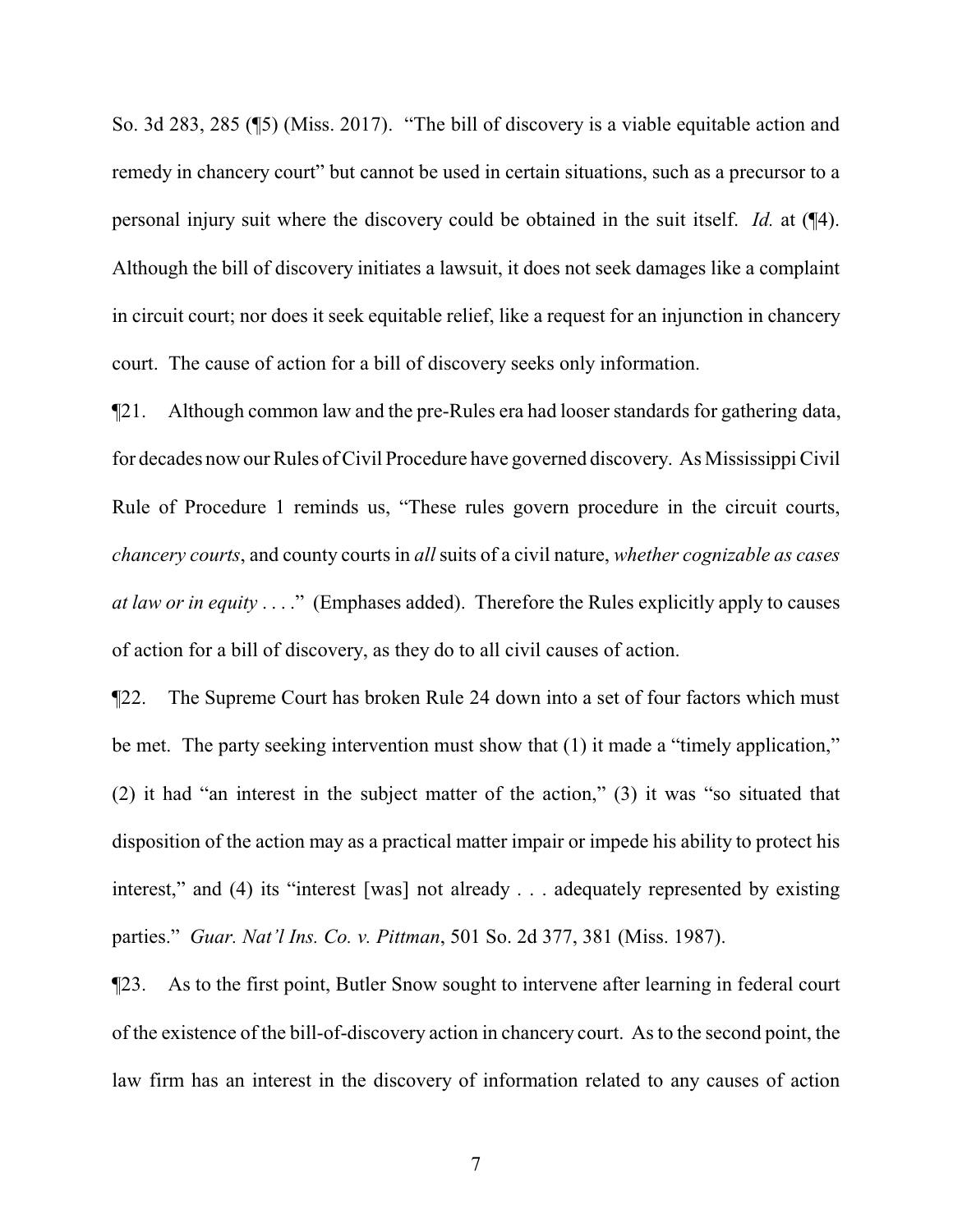Mayfield's family might have, and the law firm certainly has an interest in the information that was purposefully developed in order to craft a lawsuit against Butler Snow and its partner. As to the third point, the bill of discovery was unknown to the law firm and was further sealed. So Butler Snow's ability to protect its interest was completely impaired.

¶24. As to the fourth point, there were no parties to the bill of discovery except for Mayfield's family members, who were seeking to gain information to determine if they could actually sue Butler Snow. Therefore it was not only that Butler Snow's interest was not adequately protected by existing parties, it had no one protecting its interest at all. We are reminded that "[t]hese rules shall be construed to secure the just, speedy, and inexpensive determination of every action." M.R.C.P. 1. It would not be just to allow one party to initiate a cause of action for discovery and conduct ex parte discovery through subpoenas duces tecum and depositions, and in turn deny an interested party access to the information obtained or a full ability to defend themselves from the use of that information. Our trial courts are not dusty streets at high noon where one gunslinger hopes to get the drop on another. The Rules were adopted and implemented and will continue to be enforced so as to minimize gamesmanship and ambush. Under Rule 24(a), the law firm should have been allowed to intervene as a matter of right.

### **III. A balancing test must be conducted before a record is sealed.**

¶25. "Mississippi law favors public access to public records . . . ." *Estate of Cole v. Ferrell*, 163 So. 3d 921, 925 (¶18) (Miss. 2012). "Court filings are considered to be public records, unless otherwise exempted by statute." *Id.* at (¶15). "The law allows courts to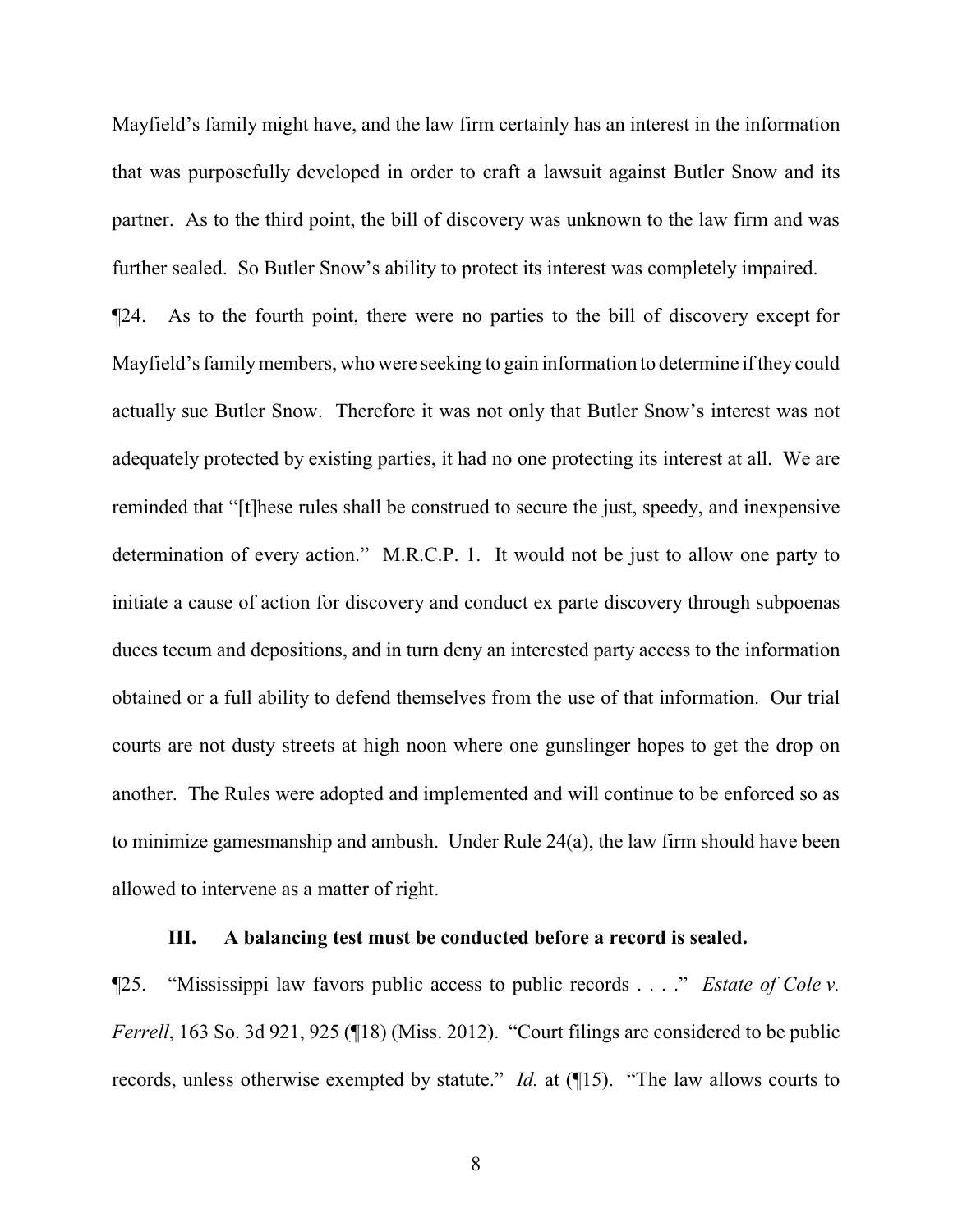determine when information should be declared confidential or privileged, exempting it from the Public Records Act." *Id.* at 929 (¶33).

¶26. As *Estate of Cole* explains, the Legislature actually requires sealing certain types of records, such as certain youth court records, or confidential financial information. *Id.* at 924 (¶10). In general, "parties may request that the trial court seal certain documents," at which point "the trial court may, in its discretion, limit the public's access to those records." *Id.*  That discretion in sealing likewise provides us with a deferential standard of review, for in "determining whether the action taken by the court is proper, we review for an abuse of discretion." *Id.* at (¶11).

¶27. In analyzing whether to seal a record, the Supreme Court explained that a trial court must "balanc[e] the parties' competing interests—the public's right of access versus confidentiality." *Id.*; *accord Miss. Dep't of Corr. v. The Roderick & Solange MacArthur Justice Ctr.*, 220 So. 3d 929, 951 (¶78) (Miss. 2017) (noting the balancing test to weigh the public right of access against the private desire to seal the record from review).

¶28. Recently, the Supreme Court was faced with a sealed divorce file that contained serious allegations of the sexual abuse of underage children. *Smith v. Doe*, 2016-CA-00875- SCT, 2018 WL 549404 (Miss. Jan. 25, 2018). "Given the allegations raised and evidence presented in this appeal, th[e] Court ha[d] significant public health and safety concerns." *Id*. at \*5 (¶27). It "therefore remand[ed] the chancellor's order sealing the court file for the trial court to conduct the balancing test set out in *Estate of Cole* . . . and determine whether the court file should remain under seal." *Id*.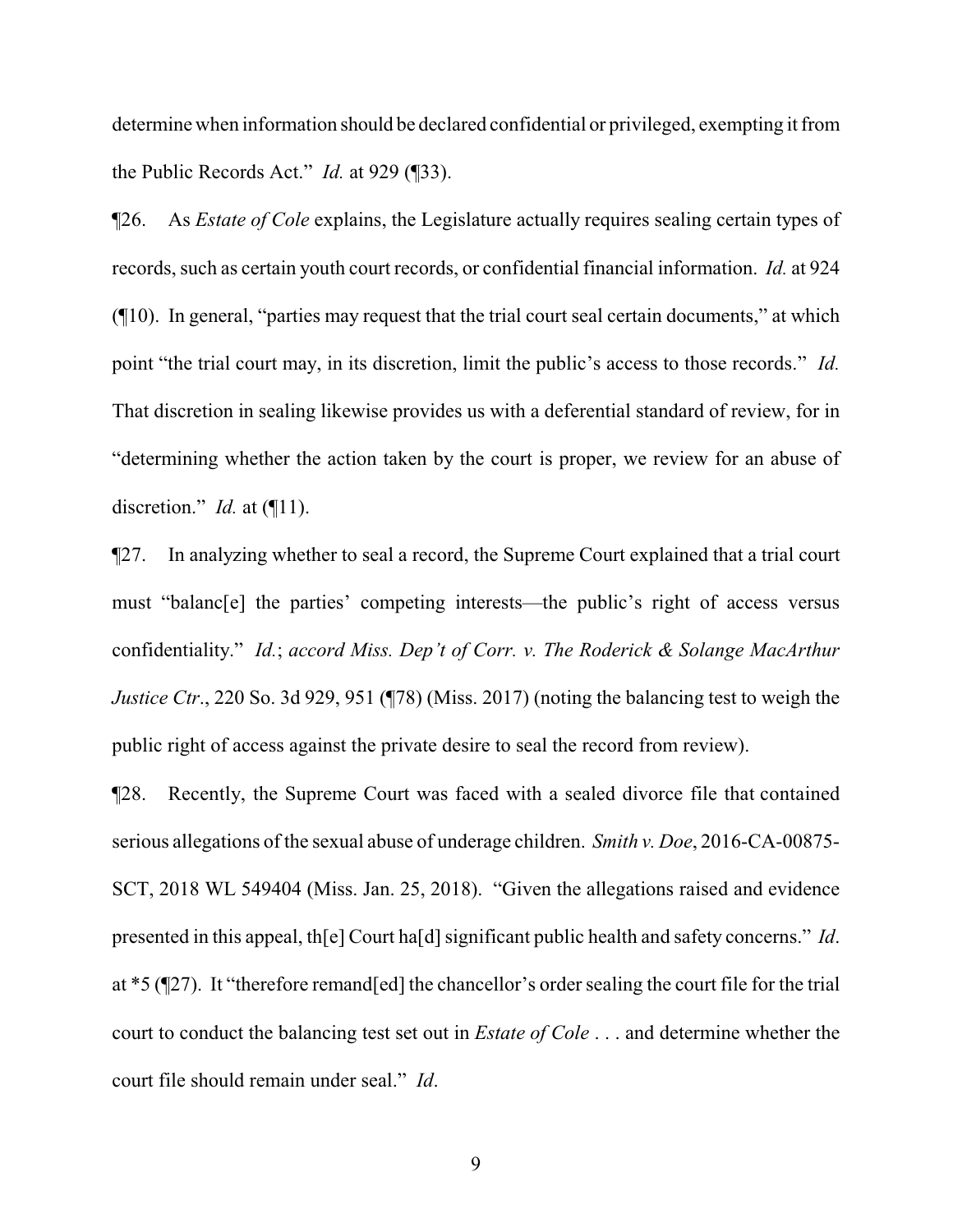¶29. In this case, there is no indication the chancery court conducted the balancing test in any fashion. The only request to the chancery court was from Mayfield's family to seal the matter to shield against all public scrutiny. During oral argument, counsel for Mayfield's family admitted that any need for sealing the record was lessened by the pendency of the federal suit, which injected the allegations back into the public sphere. Despite this admission, the Mayfield family has actively used the seal as a shield against discovery in the federal litigation, to conceal what information it obtained pursuant to the bill of discovery. ¶30. Our review of the record shows that it does not contain confidential information, or indeed any information, that warrants a seal; as set out above, no balancing test was performed prior to sealing. The three-volume record before us primarily contains notices of subpoenas issued, depositions taken, and various other pretrial matters. The record does not contain the responses to the subpoenas duces tecum, deposition transcripts, or other documents obtained in discovery. We therefore reverse and render, unsealing the trial court record. We take no position on whether the information gained in the suit below is discoverable in the federal action, since that will be determined by the magistrate and district court in that pending action.

#### **CONCLUSION**

¶31. For the above reasons, the case is not moot, the Butler Snow defendants are allowed to intervene, and the seal over the trial court record is dissolved. This matter is remanded to the chancery court for further proceedings consistent with this opinion.

## ¶32. **REVERSED, RENDERED AND REMANDED.**